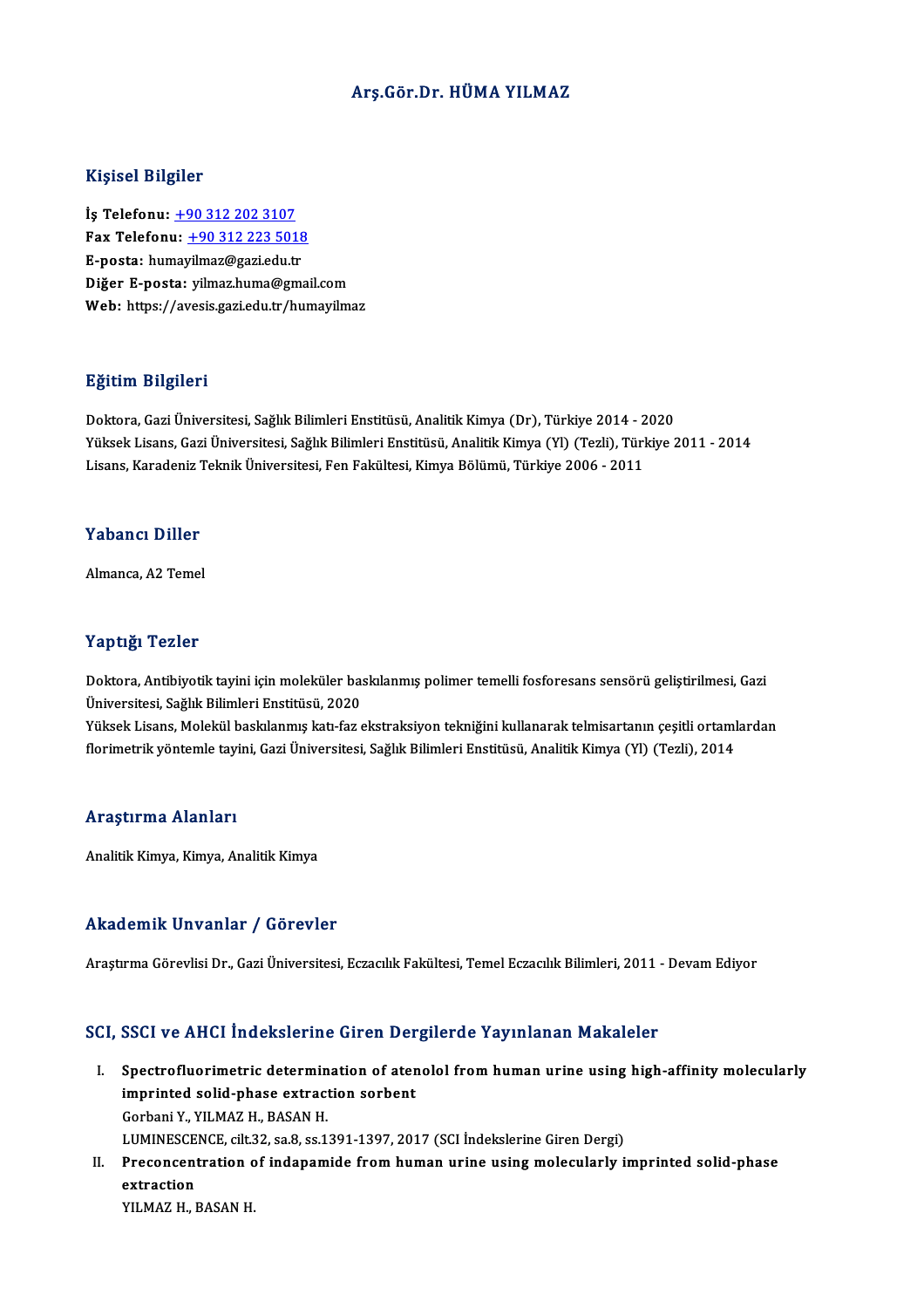JOURNAL OF SEPARATION SCIENCE, cilt.38, sa.17, ss.3090-3095, 2015 (SCI İndekslerine Giren Dergi)<br>Develenment of a melasularly imnuinted selid phase extrection serbent for the selective

JOURNAL OF SEPARATION SCIENCE, cilt.38, sa.17, ss.3090-3095, 2015 (SCI İndekslerine Giren Dergi)<br>III. Development of a molecularly imprinted solid-phase extraction sorbent for the selective extraction<br>A stalmisantar fr JOURNAL OF SEPARATION SCIENCE, c<br>Development of a molecularly imp<br>of telmisartan from human urine<br>VU MAZ H. PASAN H Development of a n<br>of telmisartan from<br>YILMAZ H., BASAN H.<br>JOUPMAL OF SEPARA of telmisartan from human urine<br>YILMAZ H., BASAN H.<br>JOURNAL OF SEPARATION SCIENCE, cilt.38, sa.8, ss.1433-1439, 2015 (SCI İndekslerine Giren Dergi)

# Kitap & Kitap Bölümleri

Itap & Kitap Bölümleri<br>I. Molecularly Imprinted Polymers as Recognition and Signaling Elements in Sensors<br>RASAN H. VILMAZ H **BASAN H., YILMAZ H.<br>BASAN H., YILMAZ H.<br>Suitsbable Bioclestre** BASAN H., YILMAZ H.<br>Switchable Bioelectronics, Parlak, Onur, Editör, Jenny Stanford Publishing, New York, ss.161-191, 2020

# Hakemli Kongre / Sempozyum Bildiri Kitaplarında Yer Alan Yayınlar

- akemli Kongre / Sempozyum Bildiri Kitaplarında Yer Alan Yayınlar<br>I. A Selective Phosphorescent Sensor for Cefdinir Detection Using Surface Imprinted Polymers Coated<br>Ma Dened ZaS Quantum Deta Mini Rongre / Somponyum<br>A Selective Phosphorescent Se<br>Mn-Doped ZnS Quantum Dots<br>VI M47 H. EBTAS N. BASAN H Mn-Doped ZnS Quantum Dots<br>YILMAZ H., ERTAŞ N., BASAN H. Mn-Doped ZnS Quantum Dots<br>YILMAZ H., ERTAŞ N., BASAN H.<br>4th International Congress on Biosensors, Çanakkale, Türkiye, 8 - 11 Temmuz 2019<br>Davelonment of a Cofdinir Selective Onticel SensorPased en Inerganis Mel
- II. Development of a Cefdinir Selective Optical SensorBased on Inorganic Molecularly Imprinted 4th International Congress on Biosensors, Çanakkale<br>Development of a Cefdinir Selective Optical Sei<br>Polymers CoatedMn-doped ZnS Quantum Dots<br>VII MAZ H. ERTAS N. PASAN H Polymers CoatedMn-doped ZnS Quantum Dots<br>YILMAZ H., ERTAŞ N., BASAN H. Polymers CoatedMn-doped ZnS Quantum Dots<br>YILMAZ H., ERTAŞ N., BASAN H.<br>The 8th International Workshopon Surface Modificationfor Chemical and Biochemical Sensing, 3 - 07 Kasım 2017<br>Surface molecularly imprinted inerganis po YILMAZ H., ERTAŞ N., BASAN H.<br>The 8th International Workshopon Surface Modificationfor Chemical and Biochemical Sensing, 3 - 07 Ka<br>III. Surface molecularly imprinted inorganic polymer capped Mn-doped ZnS quantum dots as a<br>
- The 8th International Workshopon Surface Modification<br>Surface molecularly imprinted inorganic polymer<br>phosphorescent sensor for detecting tobramycin<br>VU MAZ H. ERTAS N. RASAN H Surface molecularly imprint<br>phosphorescent sensor for<br>YILMAZ H., ERTAŞ N., BASAN H.<br>2nd International Cari Pharma ( phosphorescent sensor for detecting tobramycin<br>2012 YILMAZ H., ERTAŞ N., BASAN H.<br>2nd International Gazi Pharma Symposium, 11 - 13 Ekim 2017 YILMAZ H., ERTAŞ N., BASAN H.<br>2nd International Gazi Pharma Symposium, 11 - 13 Ekim 2017<br>IV. Development of hybrid organic-inorganic surface imprinted Mn-doped ZnS QDs as a phosphorescent<br>200000 for the recognition and det
	-
- 2nd International Gazi Pharma Symposium, 11 13 Ekim 2017<br>Development of hybrid organic-inorganic surface impri<br>sensor for the recognition and detection of tobramycin<br>Altürk M, VII MAZ H, Altheba T, EPTAS N, BASAN H Development of hybrid organic-inorganic surfa<br>sensor for the recognition and detection of tob<br>Aktürk M., YILMAZ H., Akbaba T., ERTAŞ N., BASAN H.<br>2nd International Cari Pharma Sumnasium 11, 12 El sensor for the recognition and detection of tobramycin<br>Aktürk M., YILMAZ H., Akbaba T., ERTAŞ N., BASAN H.<br>2nd International Gazi Pharma Symposium, 11 - 13 Ekim 2017 Aktürk M., YILMAZ H., Akbaba T., ERTAŞ N., BASAN H.<br>2nd International Gazi Pharma Symposium, 11 - 13 Ekim 2017<br>V. Development of a phosphorescence sensor based on surface molecularly imprinted Mn-doped ZnS<br>quantum data
- 2nd International Gazi Pharma Symposium, 11 13 Ekim<br>Development of a phosphorescence sensor based<br>quantum dots for selective recognition of cefdinir<br>VII MAZ H. EPTAS N. BASAN H Development of a phosphor<br>quantum dots for selective r<br>YILMAZ H., ERTAŞ N., BASAN H.<br>First auronean and 10th serman quantum dots for selective recognition of cefdinir<br>FILMAZ H., ERTAŞ N., BASAN H.<br>First european and10th german biosensor symposium, 20 - 23 Mart 2017 YILMAZ H., ERTAŞ N., BASAN H.<br>First european and 10th german biosensor symposium, 20 - 23 Mart 2017<br>VI. Development of a phosphorescence sensor based on surface molecularlyimprinted Mn dopped ZnS<br>quantum data for selective
- First european and 10th german biosensor symposium, 20 2<br>Development of a phosphorescence sensor based on<br>quantum dots for selective recongnition of melamine<br>VII MAZ H. ERTAS N. PASAN H Development of a phosphor<br>quantum dots for selective r<br>YILMAZ H., ERTAŞ N., BASAN H.<br>The 9th International Conferenc quantum dots for selective recongnition of melamine<br>YILMAZ H., ERTAŞ N., BASAN H.<br>The 9th International Conference on Molecular Imprinting, MIP2016, 26 - 30 Haziran 2016<br>Determination of telmisortan using melasulary imprin

YILMAZ H., ERTAŞ N., BASAN H.<br>The 9th International Conference on Molecular Imprinting, MIP2016, 26 - 30 Haziran 2016<br>VII. Determination of telmisartan using moleculary imprinted solid phase extractionspectrofluorimetr The 9th International Conferer<br>Determination of telmisart<br>method from human urine<br>VII MAZ H. PASAN H YILMAZ H., BASAN H. The 9th International Conference on Molecular Imprinting, MIP2016, 26 - 30 Haziran 2016

VIII. Development of a phosphorescence sensor based on surface molecularly imprinted Mn doped ZnS The 9th International Conference on Molecular Imprinting,<br>Development of a phosphorescence sensor based or<br>quantum dots for selective recognition of melamine<br>VU MAZ H. ERTAS N. RASAN H Development of a phosphor<br>quantum dots for selective r<br>YILMAZ H., ERTAŞ N., BASAN H.<br>0 th international conference on

9 th international conference onmolecular imprinting,26 -30Haziran2016

YILMAZ H., ERTAŞ N., BASAN H.<br>9 th international conference on molecular imprinting, 26 - 30 Haziran 2016<br>IX. Determination of telmisartan using molecularly imprined solid phase extraction spectrofluorimetric<br>mothod from h 9 th international conference of<br>Determination of telmisart<br>method from human urine<br>VII MAZ H. PASAN H Determination of to<br>method from huma<br>YILMAZ H., BASAN H.